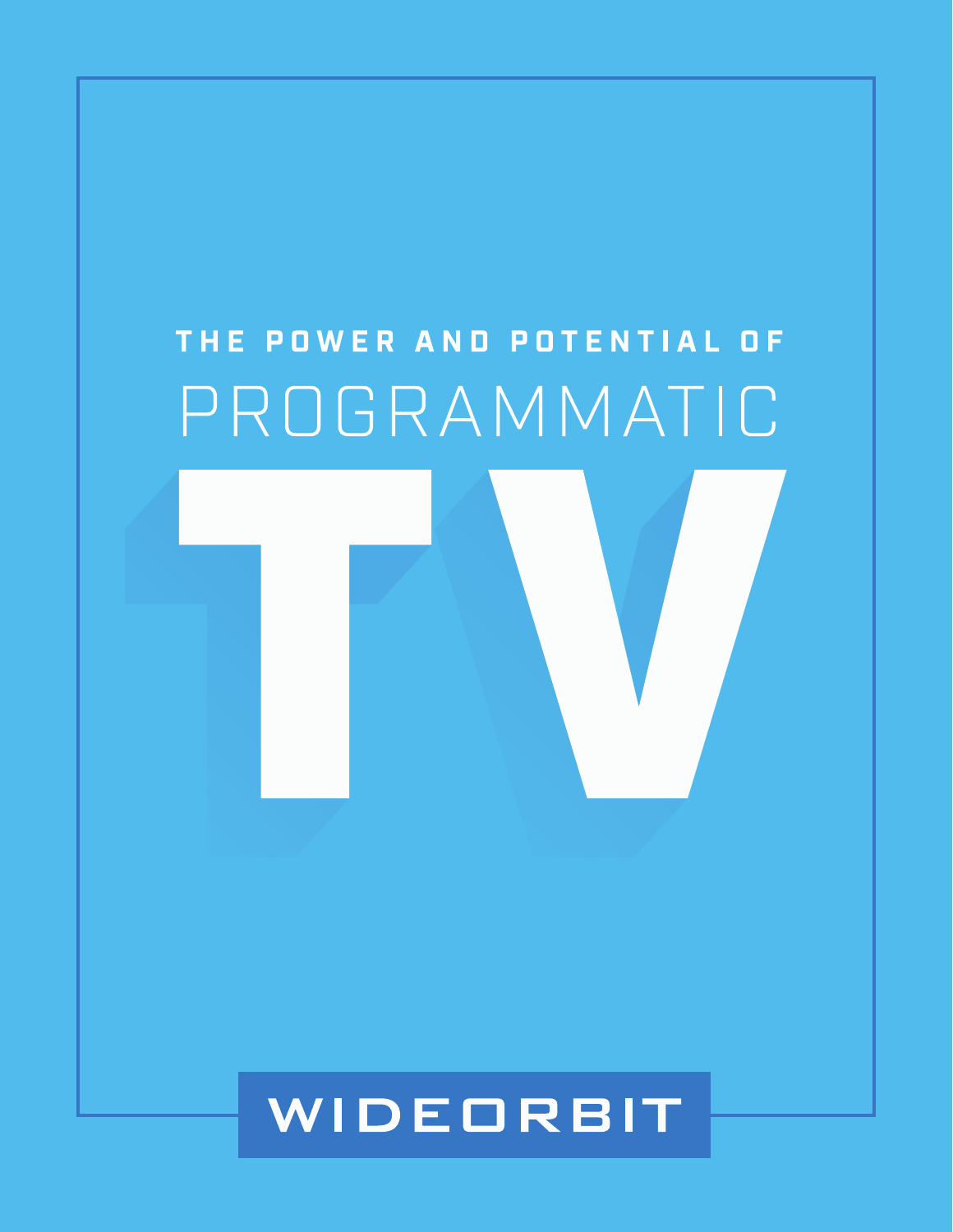he Big Bang Theory is an apt way to look at what's happened to TV in the last 15 years. On one level, In the Big Bang Theory is an apt way<br>to look at what's happened to TV<br>in the last 15 years. On one level,<br>it's the name of a sitcom that is TV's most viewed show. It reaches 20 million people a week in the same way TV has since the 1950s: on large screens in homes. But it also is streamed on tablets in bedrooms or watched on phones by people on the bus.

The TV industry has indeed experienced its own Big Bang: the explosion of new ways to watch TV content via OTT, smartphones, tablets and connected devices. Audiences have fragmented and ad tech platforms have been introduced to monetize those viewers whenever and wherever they consume TV.

Advertisers enthusiastically adopted programmatic technology because it creates buying efficiency by automating the purchasing process and enables them to target audiences that their data shows will be the most likely to buy their products. Programmatic executions now encompass 66% of digital display campaigns and 55% of digital video spendin[g \(eMarketer 2016\).](http://www.emarketer.com/Article/More-Than-Two-Thirds-of-US-Digital-Display-Ad-Spending-Programmatic/1013789)

At the same time, advertisers still love and long for the mass reach that TV delivers like no other medium. That longing – along with growing pressure to make all advertising measurable and reportable as digital – has made it inevitable that digital buying practices would migrate to TV.

What happens when you fuse the power of linear television with the data-fueled capabilities of digital media buying?

That's programmatic TV.

### **WHAT IS IT AND WHERE ARE THE BEST OPPORTUNITIES NOW?**

Programmatic TV presents a radical simplification of the buying process and the opportunity to use data to appeal to very specific TV audiences. It's a clear starting point towards a future in which television and digital buying converge as audiences fluidly move between screens to consume TV content.

Programmatic has become the top digital buying method because it helps buyers access, evaluate and buy fragmented audiences that were previously undetectable or too hard to reach. Its promise lies in areas where it is traditionally more difficult to aggregate and buy.

#### In the TV world, that's local broadcast.

It's easy to see why. Local broadcast brings the same great buying opportunities as national, including the ability to run campaigns on TV's most prestigious programming. It offers specificity of audiences and flexibility in buying. It also delivers something that digital video still can't: 100% ad viewability and a totally fraud-free inventory pool. Finally, it delivers reach that can hugely extend the impact of campaigns, including those based in other media.

To better grasp the dynamic of programmatic TV now, we asked senior media decision makers at brands and agencies about their current and future use cases.

"It's not a matter of will it be programmatic or not. Two years from now, three years from now it will be how people transact in all media on a global scale."

**Mike Racic** President, Media Operations, iCrossing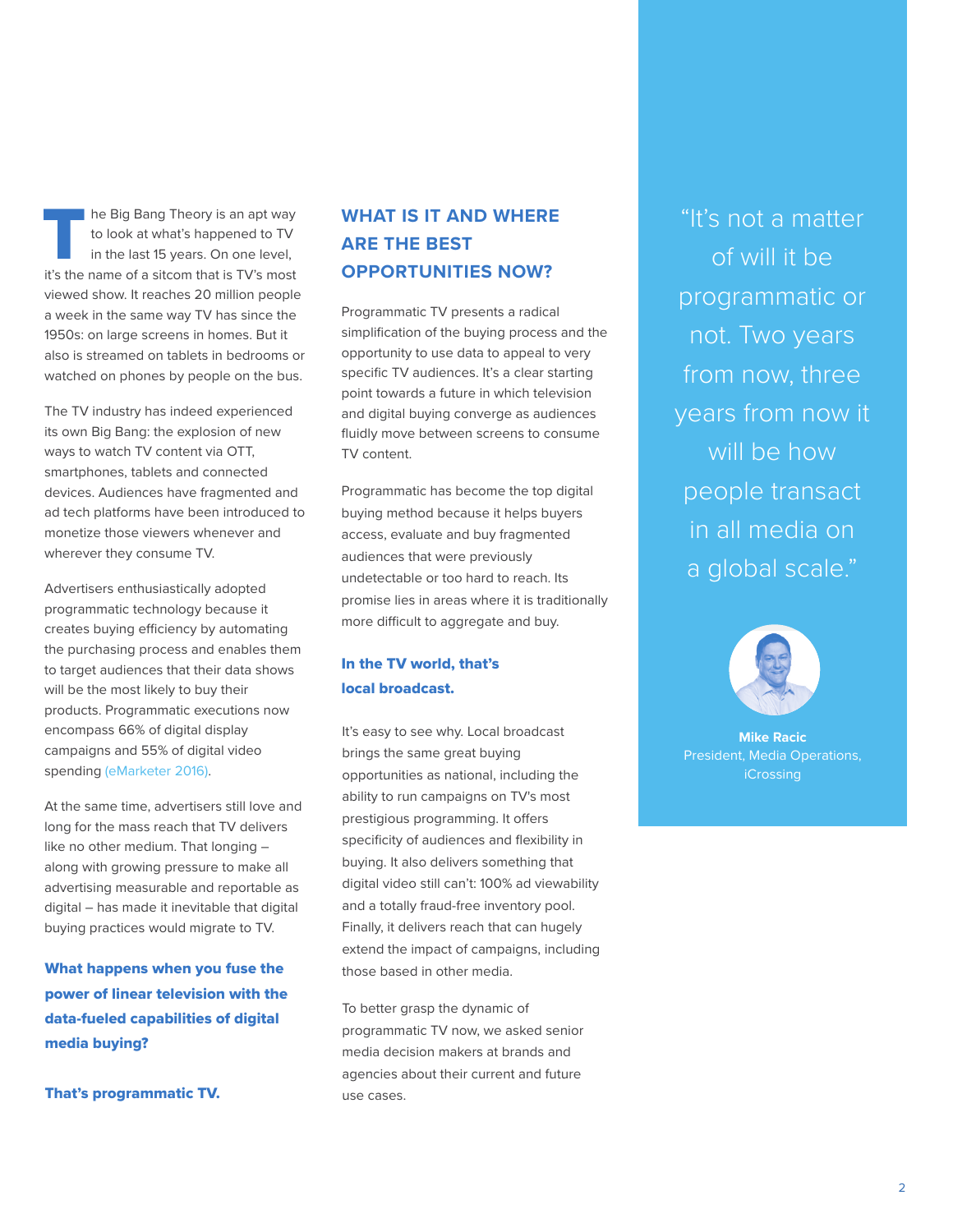### Considering Programmatic TV?

Here's how to get in and make it effective for brands and agencies, right now.

### **DESPITE CHANGING VIEWING HABITS, TV IS STILL #1 FOR REACH**

The trade and business press are filled with conflicting reports on the state of television viewership. The bottom line is that the lion's share of time spent with TV content (nearly 80%) continues to be with linear television.

Despite the encroachment of digital video, linear TV does what it's been doing since the '50s: drive mass reach for advertisers.

According to a 2016 study from research company Millward Brown, TV is the environment where people are most receptive to advertising.

Marketers are adopting programmatic TV to get what they cannot achieve with digital video. According to a survey of senior media decision makers conducted by WideOrbit in March, extending audience reach is the most popular use case for programmatic TV.

Despite the encroachment of digital video, TV is considered the medium that sells goods at the right CPM. "Television drives volume of product," says Brian Leder, SVP, Head of North America Media at Razorfish. "You can still buy TV more efficiently than digital."

Vic Walia, Senior Director of Brand Marketing at Expedia, concurs: "Television is an incredibly efficient market not in ROI but CPM. The downside is spill: we reach people who are not interested in the product. Digital is much more interesting from a targeting perspective, but it's hard to scale from a reach perspective and it's expensive. We want to optimize cost and reach. Programmatic TV bridges that divide."

### Share of Average Time Spent per Day with Video by US Adults

**TV vs. Digital Video\*\*, 2016** % of total

### Digital Video\*\*



### WHERE IS PROGRAMMATIC TV NOW?

#### **SUPPLY**

In February 2016, NBCUniversal announced that it would be the first broadcast network to make its fall inventory accessible through automated systems to upfront buyers. It joined Hearst, AMC, AT&T and Dish and a growing number of local affiliates that have said they are open for programmatic business. Many of the MVPDs have launched private marketplaces.

#### **SPEND**

Magna Global, in its annual forecast, pegged 2015 spend at 4% of US TV budgets in the US or \$2.5 billion. Industry analyst Karsten Weide of IDC projects that programmatic TV's ad spend growth will grow so fast that within three years spending on traditional TV advertising will decline for the first time (August 2015).

#### **HOW WIDESPREAD IS BUYING?**

A Cowen & Company survey released in January 2016 showed that 29% of ad buyers used programmatic for traditional TV advertising in 2015 and 22% expected to start in 2016. The MediaLink WideOrbit survey found similar results: while 50% of senior executives were not yet buying TV programmatically, 26% had been doing so for more than a year through a DSP or video network.

Note: ages 18+, time spent with each medium includes all time spent with that medium, regardless of multitasking; for example, 1 hour of multitasking with digital video while watching TV is counted as 1 hour for digital video and 1 hour for TV, \*excludes digital; \*\*includes time spent watching digital video via game console, connected TV or OTT device. **Source: eMarketer, April 2016**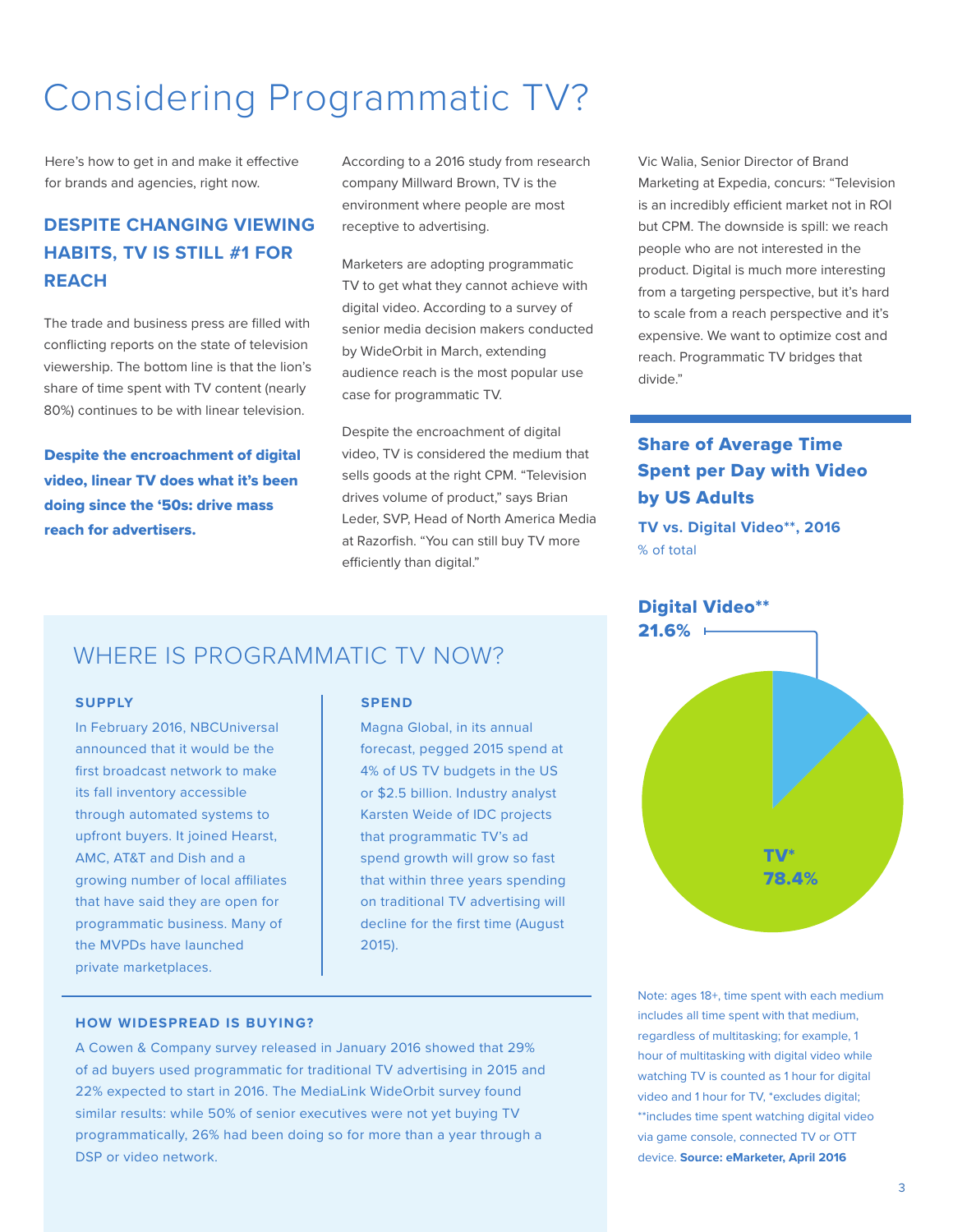### Programmatic Makes TV More Like Digital

### **BIG DATA COMES TO LINEAR TV**

With advertisers focusing on specific audience targeting in all other media, buyers want the same capabilities for linear TV. The WideOrbit survey showed that precise audience targeting was the number one benefit in buying programmatic TV – chosen by 58%.

Lou Paskalis, SVP, Enterprise Media Executive at Bank of America, notes an overall shift in buying patterns: "The most responsive part of the media world continues to be TV. People still like the curated experience in the living room. That said, I want to find those households and quintiles of interest in the markets that matter to me. I'm going to pay a premium versus YouTube provided I have enough behavioral and context level data to make a good decision."

With a programmatic platform like WideOrbit's, advertiser data can be layered on to Nielsen to reach niche targets such as allergy sufferers or recent purchasers of electronics in key markets. Advertisers can also select time periods that their data shows will be the most likely to reach the target efficiently.

### **PROGRAMMATIC TV BRINGS THE ABILITY TO BID AND PURCHASE AGAINST PROGRAMMING IN A VERY "DIGITAL-FIRST" WAY**

A generation of digital-first media planners has been trained to buy audiences by impression and to bid before they buy. Programmatic TV brings solutions for buying TV that match well against these practices. WideOrbit's system enables users to place bids electronically that are then transmitted directly to the station and accepted within a few hours.

While programmatic TV does not yet afford the real time buying of search or digital, it's getting closer.

### Some platforms can now deliver inventory as little as a week in advance.

Expect the 7-day window to shorten as advertisers call for it and stations become more comfortable with the process and the technology.

"All digital media is transacted, particularly in the programmatic world, off an audience, and the audience is always transacted off of data insights...The ability to use both, Nielsen and data I can export is the Holy Grail...I can buy TV off of actionable insights."



**Mike Racic** President, Media Operations, iCrossing



#### 4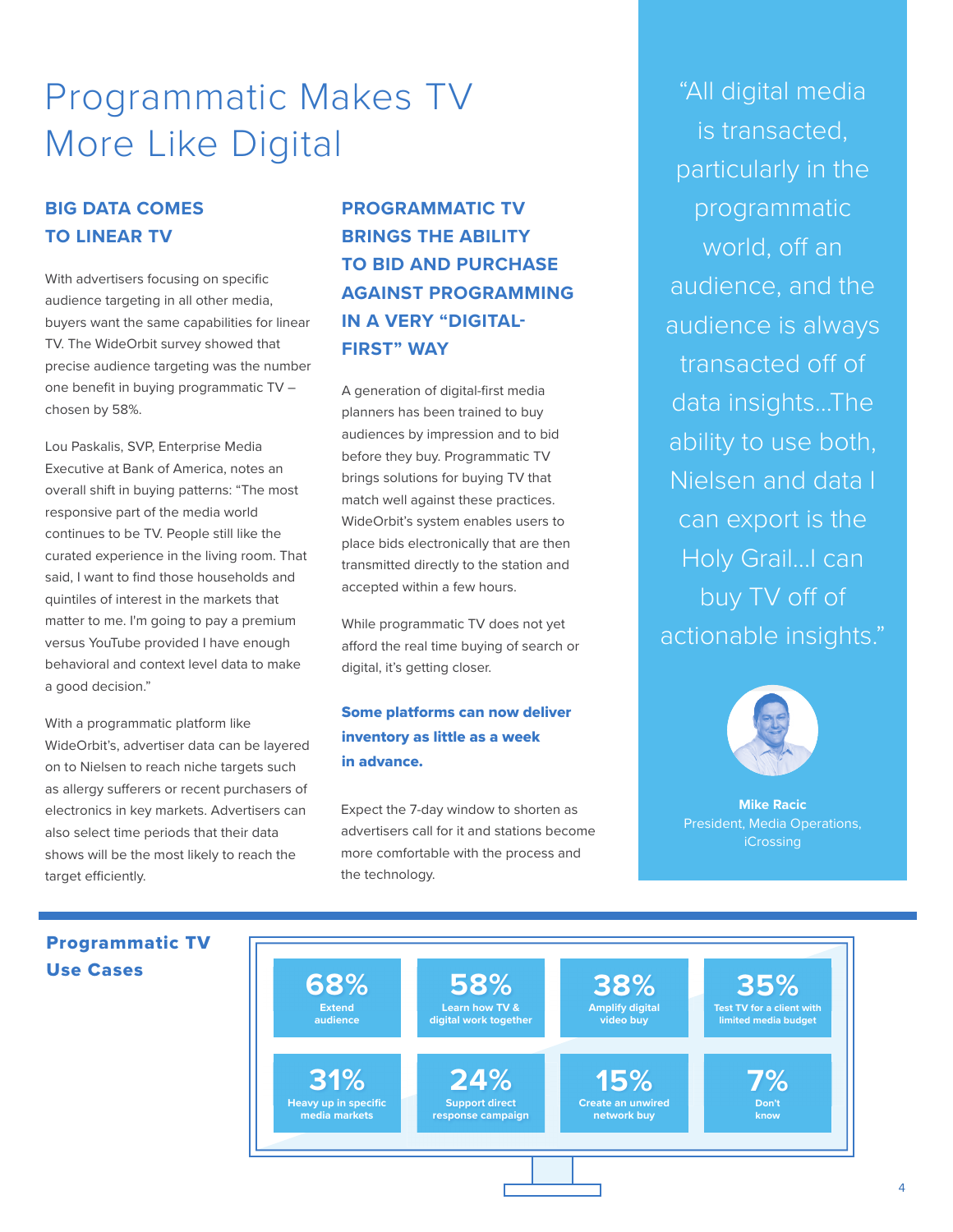### Programmatic Solves The Supply and Quality Problem of Digital Video

Some brands have tried to use digital video in place of TV because of its data capabilities and the familiar ad format. It has proven to be an imperfect substitute. Advertisers simply cannot amass enough inventory to influence their targets at a price in line with other media.

While there is an endless supply of low value, user-generated digital video for sale, there is limited availability for the premium high-quality, brand-safe inventory advertisers want most.

And then there's the outright fraud that's epidemic in the medium. "There is a significant threat to video holistically around fraud," says Brian Leder of Razorfish. "Companies have become good at developing fake pages that can trick even the leading verification services. Very few are catching it."

Linear TV advertising by comparison is a format that avoids these pitfalls. It's transparently bought and proven to be fraud-free. And ads are always 100% viewable, which is no small matter. By industry standards, a digital video ad is credited as a "view" when only two seconds are shown on 50% of the screen.

**Imagine watching two seconds of a 30 second ad on TV with only half the image shown. Would you consider that a worthwhile investment for your brand?**

Due to restrictions implemented by the major video suppliers designed to stem digital video fraud – as well as pressure on inventory brought by the election season – 2016 is proving to be a tough year for brands looking for premium digital video

inventory. Marketers are facing situations where desirable online video is frequently sold out. For instance, according to The [New York Times, in](http://www.nytimes.com/politics/first-draft/2016/02/18/youtube-runs-out-of-ad-inventory-in-nevada-and-south-carolina/?_r=0) the days leading up to

### Benefits of Programmatic TV

**10% Easier to Buy a Variety of TV Inventory Lower Cost Per Thousand Impressions Automated Transaction Process More Precise Audience Targeting Access to More Premium Video 14% 11% 58% 4%**

the Nevada and South Carolina primaries, all of the premium YouTube inventory was

sold out in both states.\*

### DOES IT WORK?

CrossChannel, a mobile ad network, used WideOrbit's programmatic TV solution to drive installs for a mobile games publisher. Informed by first-party data, CrossChannel targeted specific media markets with ad spots on premium programming like live NFL games and Major League Baseball postseason telecasts. Over a three month period, CrossChannel's client drove an incremental 40,000 game installs and improved its overall effective cost per install (eCPI). Not only was TV its most efficient medium (even surpassing mobile), it was able to assess the additive impact of cross-media buys.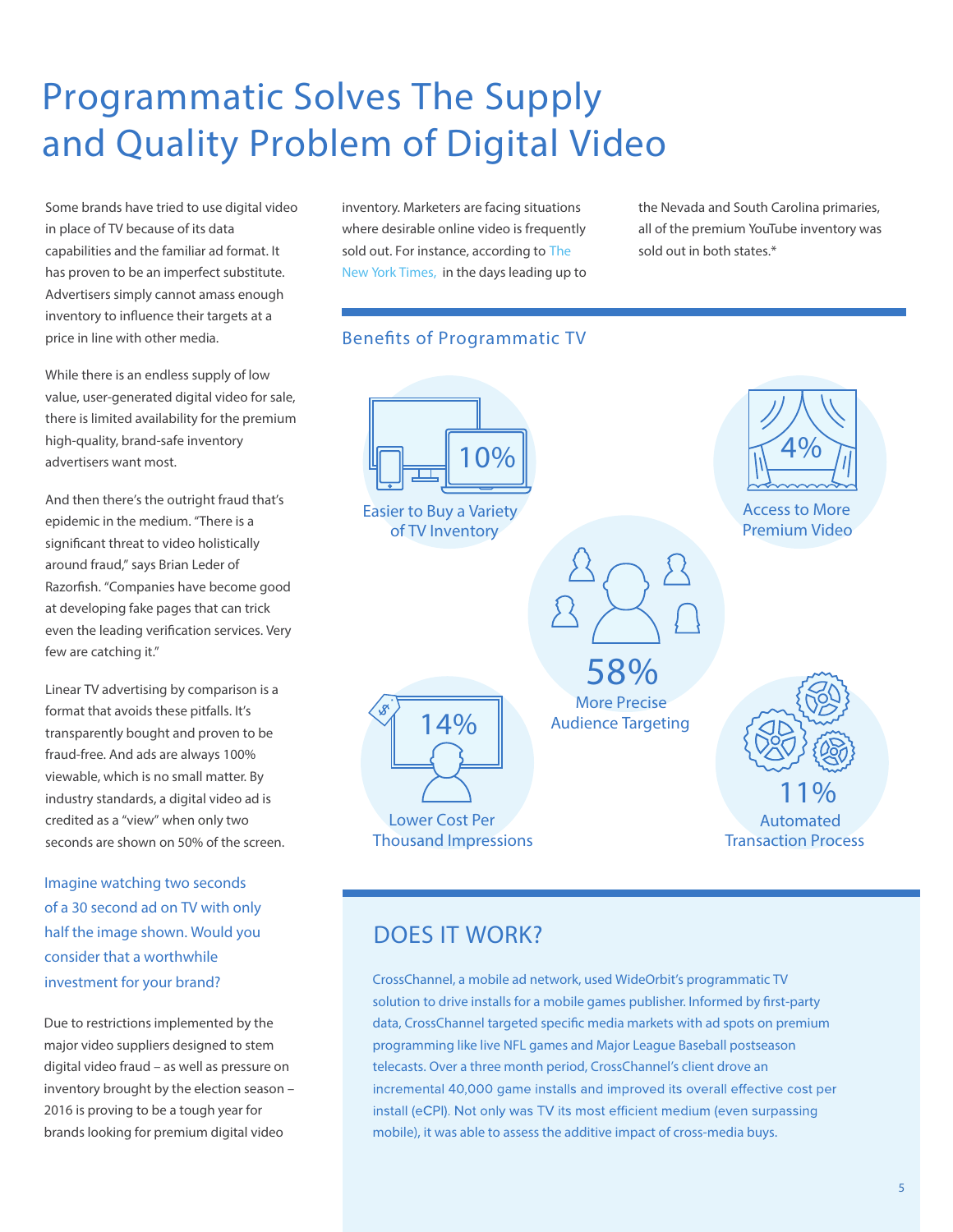### Programmatic TV Opens Up Local as a New Opportunity

Local TV is premium video. It offers the same buying opportunities as premium national TV: live sports, prime time programming, late night, and popular shows ranging from The Big Bang Theory to Empire. National advertisers have often stayed away from buying local broadcast due to the complexity of negotiating and reconciling transactions via traditional processes over phone or email. With programmatic TV, local can be used in ever more effective ways.

### It increases media efficiency.

Lou Paskalis of Bank of America views programmatic buying as a way to make television work for advertisers for whom national was inefficient.

"[With programmatic], I can engage Merrill Lynch high net worth customers on a household level across 15 markets. 15 markets is probably 70 percent of Merrill Lynch customers. It's really exciting. It's almost opening a channel that's been closed."



**Lou Paskalis** SVP, Enterprise Media Executive, Bank of America

### It provides greater flexibility.

Buying local broadcast TV programmatically gives much needed budget flexibility to marketers. Says Vic Walia of Expedia: "We've got allocations in the upfront, which is an annual commitment that we make several months in advance. We're also in the scatter marketplace where we're buying things a quarter out and sometimes a month out. Programmatic TV allows me to act more 'media real time.'"

### It allows TV buying to be opportunistic.

Mike Racic of iCrossing sees local as a growing tactic for marketers: "Clients want us to be more opportunistic. There is intense competition in retail at the local level. We need to react to what is happening in the marketplace. When sales are down in a particular dealership. I'm going to heavy up in that market. You need to be looking at overnight sales data. Making the right offer. Local allows you to control your destiny."



### It's a radical improvement in the local buying process.

The challenge for buyers and sellers of linear TV is that the process is not much more automated than it was 20 years ago. Plans are made in Excel, insertion orders faxed and key items like logs proving airing, invoices and ad creative are still sent physically. The problem gets multiplied when an advertiser wants to buy specific DMAs and local affiliates: the process of contacting stations individually and negotiating prices and airtimes can take weeks from first contact to the airing. With programmatic TV, this time can be

reduced to just 7 days from accepted bid to airing and reporting – even when multiple DMAs are on the plan. "Old tech" operations are automated through a system that archives creative for transmission to the stations that accept the bids. The systems also consolidate invoicing so that the client gets one invoice rather than many if they do a multi-affiliate buy.

"Programmatic gives me a lever to investigate these options. In the past, local buys become very cumbersome when you start to scale them out, and take a lot of preplanning."



**Vic Walia** Senior Director of Brand Marketing, Expedia

### It's an opportunity for smaller agencies and brands to make an impact on TV.

Though they may dream of placing their ads on TV, not every client has the budget for it. WideOrbit's programmatic TV solution gives buyers the opportunity to easily pick key markets or local affiliates for testing or affordability. "Small agencies couldn't get at it, so they were buying late night cable. No one could afford the buying arms to do local. Now they can," says Racic.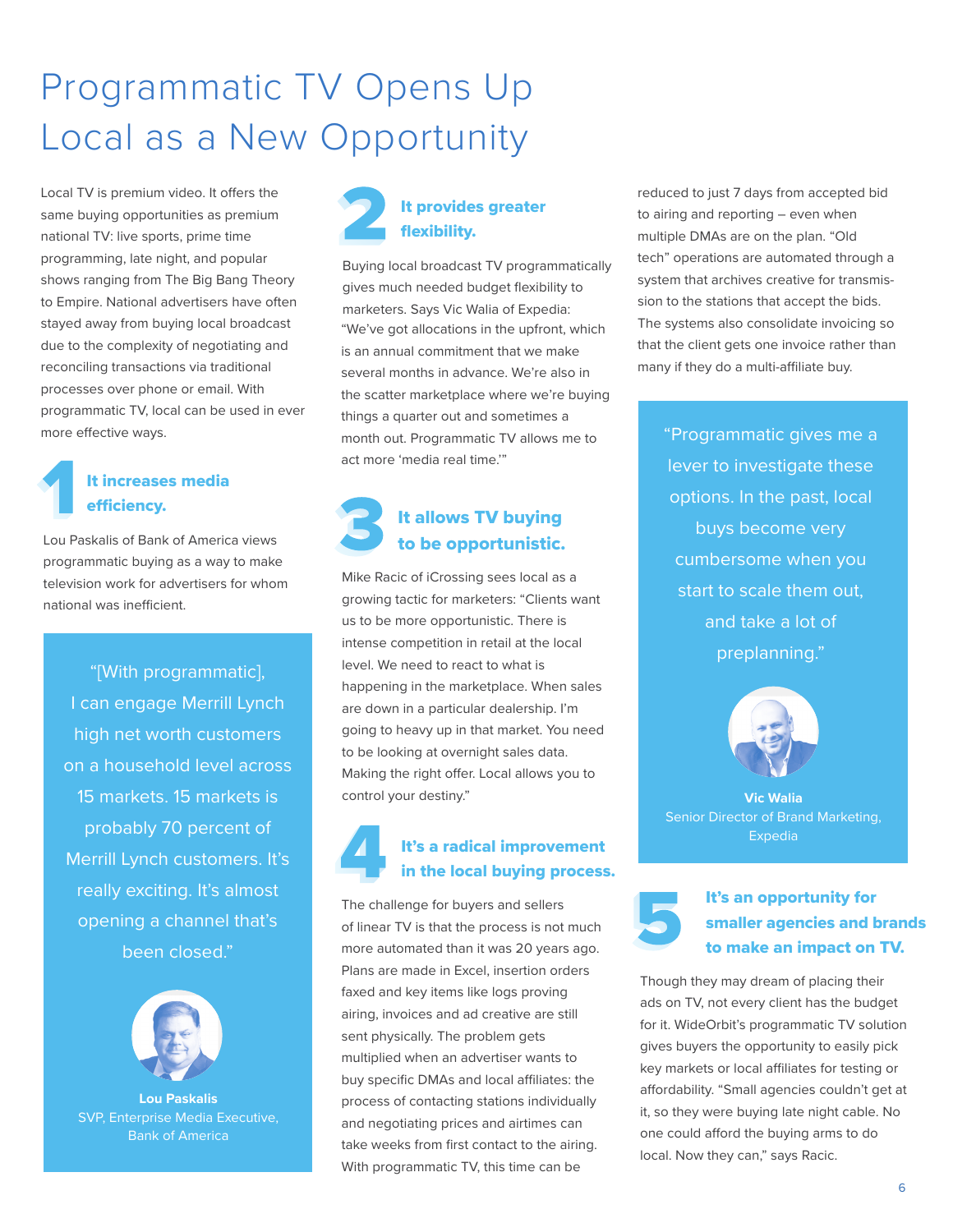### PROGRAMMATIC TV TECHNOLOGY **WHAT BRANDS AND AGENCIES SHOULD LOOK FOR**

With so many dollars at stake – and digital buyers seguing in to it as well as TV-focused buyers – it's important to find the right programmatic platform that can make possible the use cases we have discussed here.

### HIGH-QUALITY INVENTORY

Quality and reach are everything in television advertising. It's important to find platforms that have a strong national footprint, a legacy of working with TV sellers and access to quality inventory. Get a precise list of networks, affiliates and DMAs with which the platform connects. What programs can you get? What dayparts? Many solutions that call themselves programmatic are arbitraging remnant inventory, matching it with data and then selling it. There is no transparency of pricing and placements. And quality remains a big concern.

### INTUITIVE UI

The process must be familiar enough to digital video buyers that it's easy to adopt another buying platform. If the interface is either too complex or too simplistic to deliver precise audience buying, it won't deliver the benefits of programmatic TV.

### DATA-DRIVEN TARGETING CAPABILITIES

Stations can use Nielsen data for basic demos and CPMs on platforms like WideOrbit. In addition, the programmatic interface needs to make it simple to pull in other sources and match against Nielsen data.



### SIMPLE REPORTING AND RECONCILIATION

Knowing quickly whether an ad ran as planned is essential. How fast can your platform run comprehensive reports?

#### MINIMAL UPFRONT INVESTMENT



Make sure the company makes it economical to get up and running. Time spent on learning a complex system is a waste of productivity and money.



### STRONG BIDDING MODEL AND TURN-AROUND TIMES

Programmatic TV platforms promise different lead times from plan to execution. With a bidding model that connects directly to the TV stations, WideOrbit has reduced the accepted bid to air time lead to 7 days, a window that's expected to grow shorter over time. Offers are usually accepted or denied within a few hours.

### **CREATIVE** MANAGEMENT AND VERIFICATION

The system needs to be able to transmit creative assets to every station in the buy for quick clearance.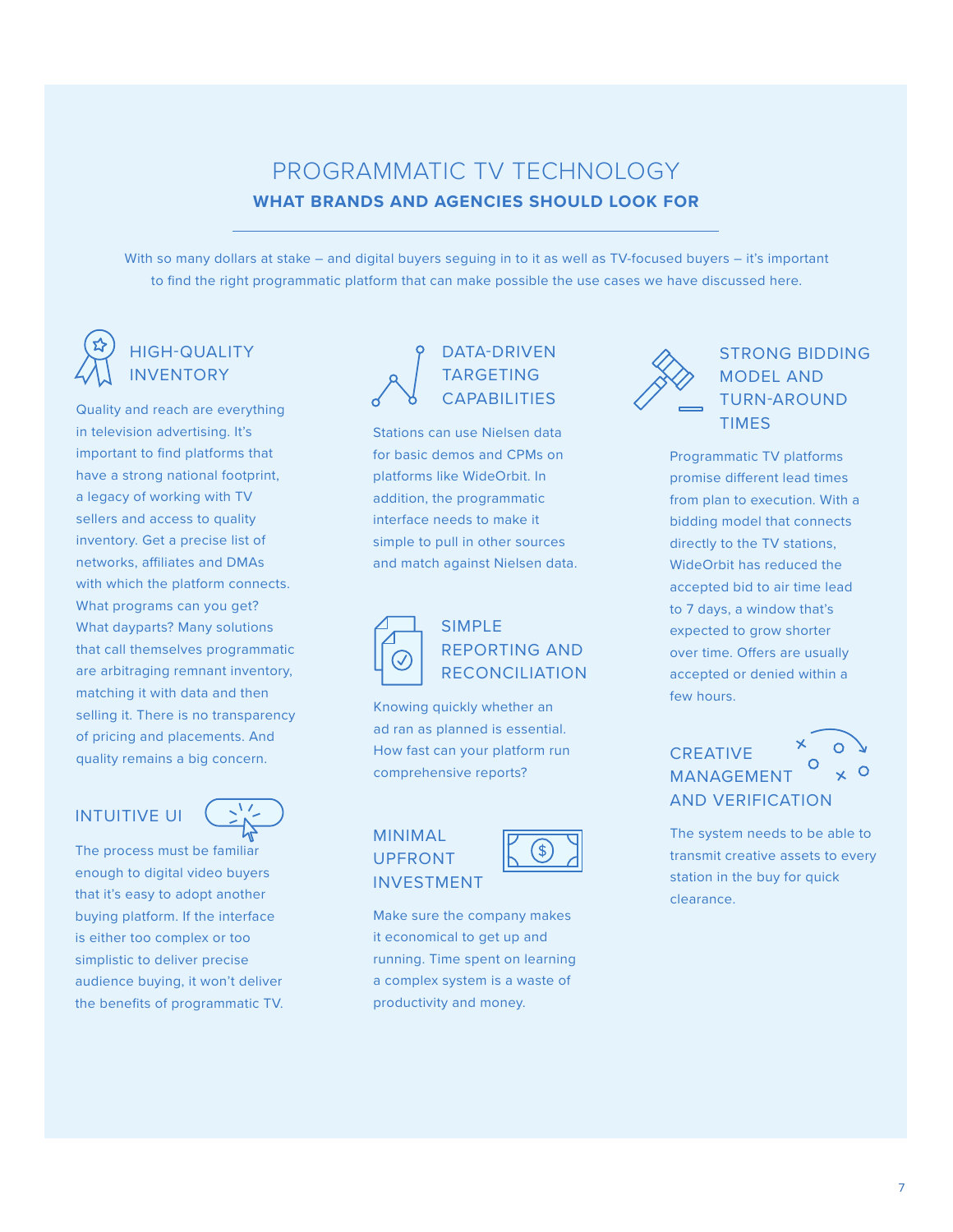### Programmatic TV: The Future of Cross-Platform Audience Buying

Since TV is now a multiplatform experience with consumers viewing on the nearest available screen, it begs the question of why the buying of video assets is often siloed. Digital video is bought by digital buyers and linear TV by TV buyers. There is clearly a desire for a better future with a more holistic approach.

The WideOrbit survey found that 93% of buyers and sellers of media said it was important or very important to buy programmatic TV alongside digital video. "Learning how TV and digital video work together" was the 2nd most popular use case cited in the survey, noted by 58% of respondents.

As the study also shows, TV, digital and video teams are all stepping in today to buy programmatic TV. At a digital-first agency like iCrossing, Mike Racic reports that the "investment team which buys all buckets is making the buys. It's a lot easier for them to learn how to buy. The future will be that all media will be a programmatic world. It will take longer for those that divide buying by medium."

The ultimate goal of these progressive programmatic TV buyers is to see TV content as one entity and not divide it by distribution channel.

"It's not just about 'TV is automated now and we can mold that onto our existing infrastructure.' It is, 'How do we seamlessly integrate it as part of delivering a holistic consumer experience to whomever our audience is.'"



**Brian Leder** SVP, Head of North America Media, Razorfish

### **FIRST MOVER ADVANTAGE**

In the late '90s, there was no such thing as a "best practice" for planning, buying and executing display or search. Agencies and advertisers stepped in to develop powerful expertise with ad servers and bidding processes and training for large pools of employees on how to use them well. Along came digital programmatic and the same process occurred. Those who started early were ready to create competitive advantage from their mastery of real time bidding and all of the complex integration of data that now is possible in digital buying.

As it was for digital, first movers in programmatic TV are developing a strategic asset in their knowledge of the platforms. They are now seeing how TV – like digital – can be an easy test-learn-optimize medium.

TV's Big Bang of opportunities to view video content will continue to expand. Programmatic TV is a crucial step to bridge the worlds of digital and linear TV ad delivery. The learnings gained from programmatic TV now will influence how all TV is bought in the future. The opportunity to build a media plan where TV is planned, targeted and bought alongside all other video is the next step.

The day will arrive when TV has a true backchannel of data and all households are fully addressable. All media will likely be bought and sold on comprehensive parameters. Those who know programmatic TV as well as linear and digital video will become the leaders of this brave new space.

### Responsibility for Buying Programmatic TV